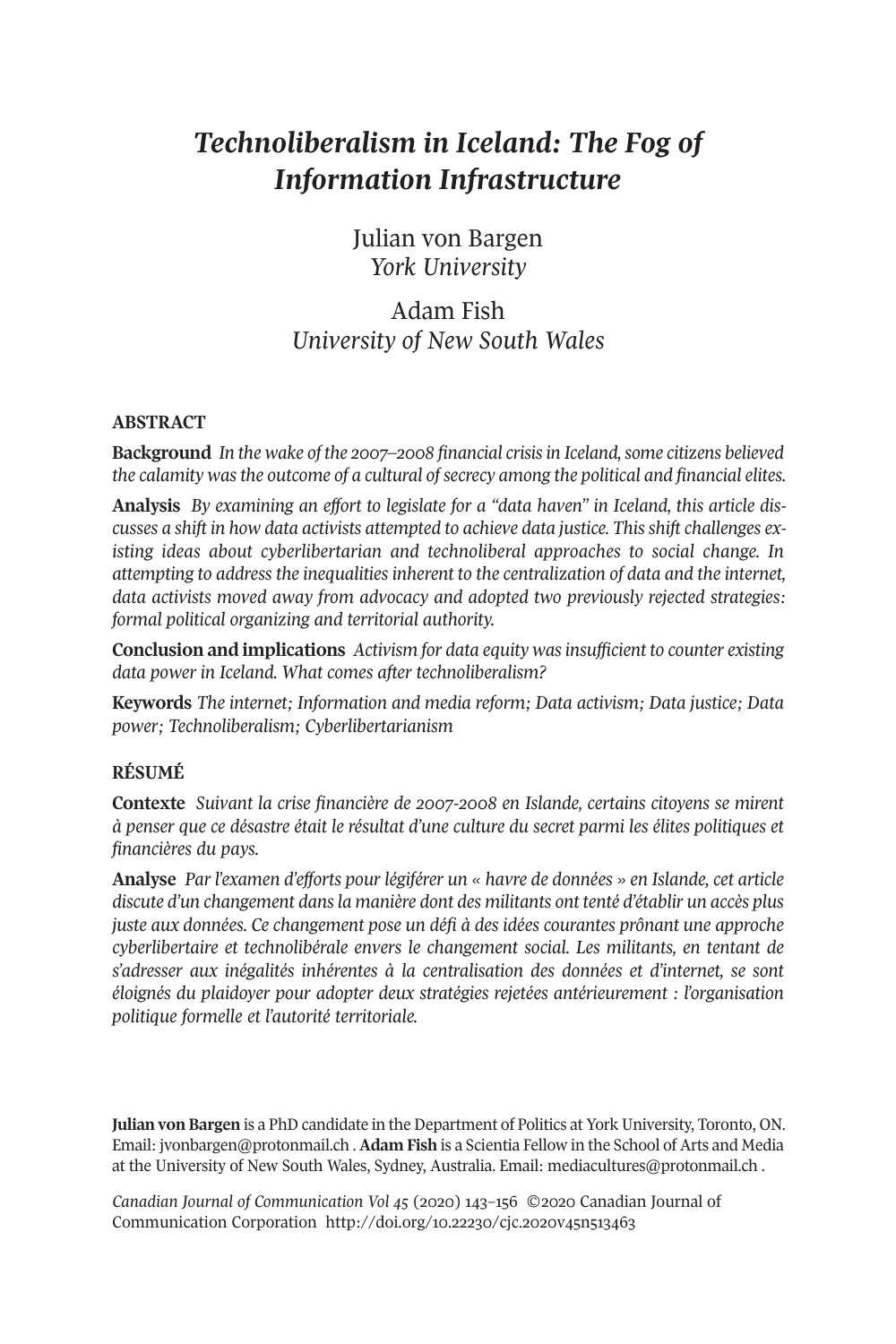**Conclusion et implications** *Le militantisme pour l'égalité des données s'est avéré insuffisant pour démocratiser le contrôle des données en Islande. Dans ces circonstances, qu'est-ce qui pourrait suivre au technolibéralisme?*

**Mots clés** *Réforme de l'information et des médias; Militantisme pour les données; Justice pour les données; Pouvoir des données; Technolibéralisme; Cyberlibertarisme*

#### **Introduction**

As Rob Kitchin and Tracey Lauriault (2042) observe, though "data" have always been part of social and technological systems, in the last few decades there has been a significantincrease in the volume, velocity, variety, and interoperability of data generated, and one of the key enablers is the internet. Moreover, there was a time when the state was the primary generator of data. Today, however, a diverse set of networked digital information technologies produce big data. They are putto use by a diverse set of public and private sector organizations increasingly responsible for the remediation and datafication of many aspects of everyday life, although who gets access to what data and for what purpose is unresolved.Understanding the bundle of devices, applications, networks, and infrastructures that facilitate internet connectivity, this article argues, is, therefore, also central to understanding the prospects for data justice.

Here data justice is understood as the restoration of user control over the data that people generate about themselves, the data that others generate about them, and the reclamation of the ownership of the data generated by the digital technologies that people use to go about their daily lives. In other words, data justice is about the equitable distribution, access, control, and ownership of data generated by and circulated over the internet. Data justice also includes transparency, such as the right to an accurate public record of the behaviours and beliefs of decision-makers. This definition is based on the work of Lina Dencik, Fieke Jansen, and Phillipa Metcalfe (2048) at the Data Justice Lab, where data justice is framed within the discourse and practice of social justice, and Linnet Taylor (2047), who connects digital rights and freedoms to data justice. In this article, data power and data justice are treated as a relation, an "historical and on-going struggle over power dynamics and the organisation of society" (Dencik, Jansen, & Metcalfe, 2018, section 4, para 1).

State and corporate control over the capacities to shape society inherent to the affordances of information technologies and the data they produce are the main challenges to data justice (Beniger, 4988). The current trend is toward centralization and digital enclosure: the aggregation of computational power and data in fewer and into large centralized server farms, also known as data centres, which enable cloud computing and condense data in the hands of a few owners. The growth of data and server centres is crucial to understanding the changing power relations of connectivity to the internet because with the centralization of content and computational power, more control is also given to cloud providers.

This movement toward centralized control is unsurprising considering that data are instruments in power relations as "they count the symbolic, they index the real, and, once combined and coordinated, they manipulate the social imaginary" (Peters, 2048, p. 92). Data power is, therefore, related to the consolidation of authority via the centralization of the mechanisms of measurement and categories to support and ex-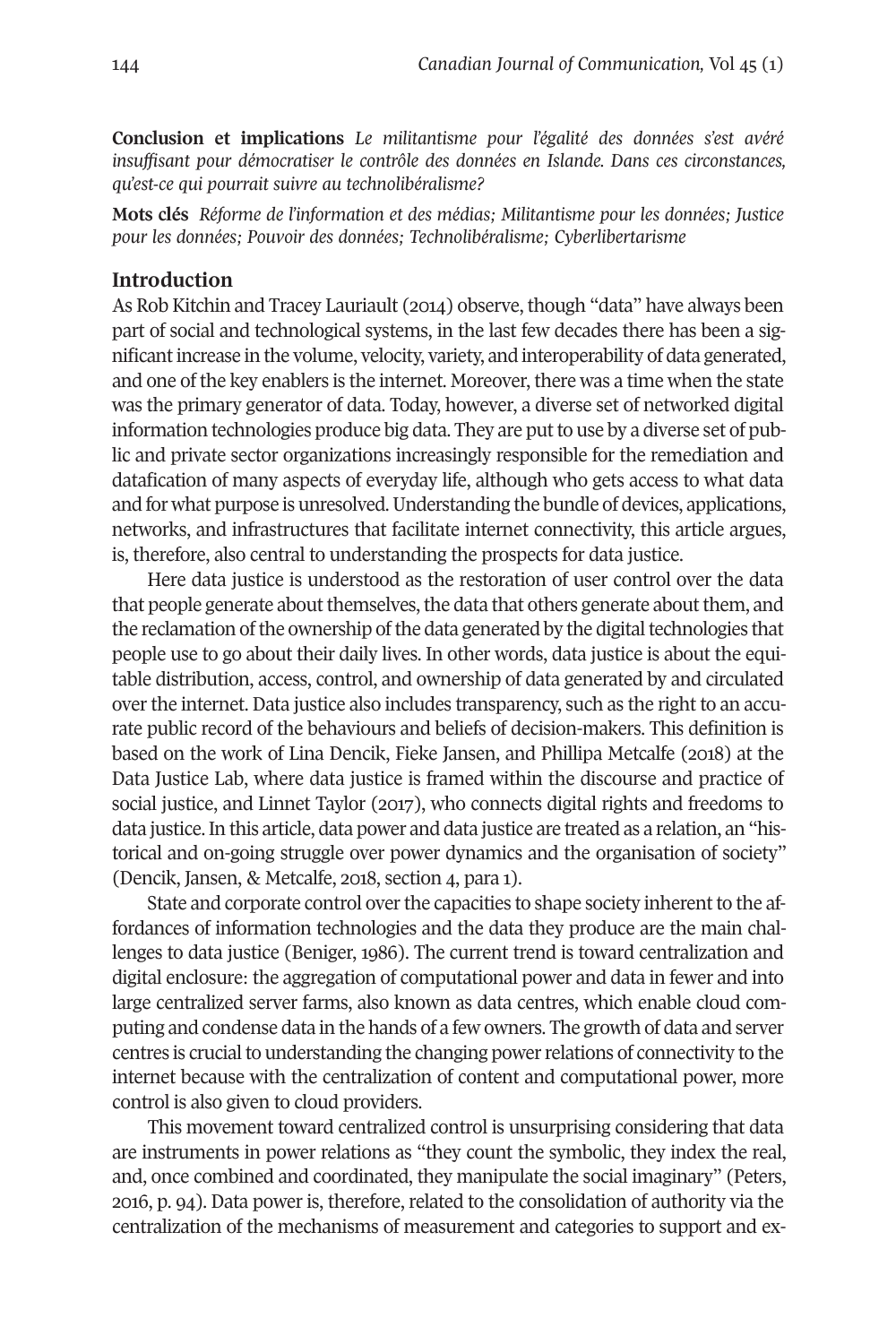tend existing configurations of state and corporate power (Beniger, 4988). There may have been a time when connectivity promised horizontal hierarchies and greater individual autonomy and data justice. Today, however, corporate platforms are enacting new forms of enclosure and more centralization (Mansell, 2047; Mosco, 2042). Enclosure here refers to different strategies aimed at privatizing, controlling, and commodifying data flows, including intellectual property generated in interactive, online spaces wherein, "every action, interaction, and transaction generates information about itself" (Andrejevic, 2009, p. 53).

Centralization is complicated, however, since the processes of enclosure occur within an infrastructure that is heterogeneous, layered, and a non-unified whole. Heterogeneity is important because connectivity brings users into a set of similarrelations with state and corporate power spread across subsystems and component parts of the internet. These relations involve users and mobile device manufacturers, users and software companies, and users and theirinternet service provider.Understanding these social and technical power relations is crucial and challenging for those who aim to study data power and who want to enact data justice.

This article investigates a data justice project involving the Icelandic Pirate Party (IPP) and examines what strategies organizers adopted to win legalreforms and overcome the obstacles they encountered, and how this was related to the evolution of the data activist movement. The study suggests that different contestations over digital networks led activists to consider a more formalized type of political organization to win state power and to counter the ongoing enclosure and centralization of data in the hands of a few corporate and state organizations. This struggle over data foregrounded how activists began to understand the importance of using legislation and gaining control of internet infrastructure.

#### **Data activism**

A growing literature points to actions that can be ascribed as forms of data activism (Postill, 2048). Here, a data activistis distinguished from an activistthat uses data.Data activists deploy technological and legal skills to win reforms to protect freedom of expression, make state institutions more transparent, and contestrestrictive intellectual property regimes. According to Jessica Beyer (2042), these kinds of data activists are inspired by a hacker ideology, or cyberlibertarianism, that argues against any restriction on the transmission of information (Levy, 4982). Pirate parties such as the one in Iceland are political parties that organize around technoliberal ideals, such as the belief that technology can ameliorate the contradiction between social welfare and economic liberalism (Fish, 2047). Technoliberals, for example, might argue that the internet can create a common space or a platform for both markets and free speech and some state reforms are required to enable this.

# **Case study**

This case study explores the ways in which data activists in Iceland attempted to leverage the spatial location of components and subsystems of the internet. The objective was to examine and assess the data justice arguments developed by Dencik, Jansen, and Metcalfe (2048). Sites of action for the interviewees—who aimed to bring about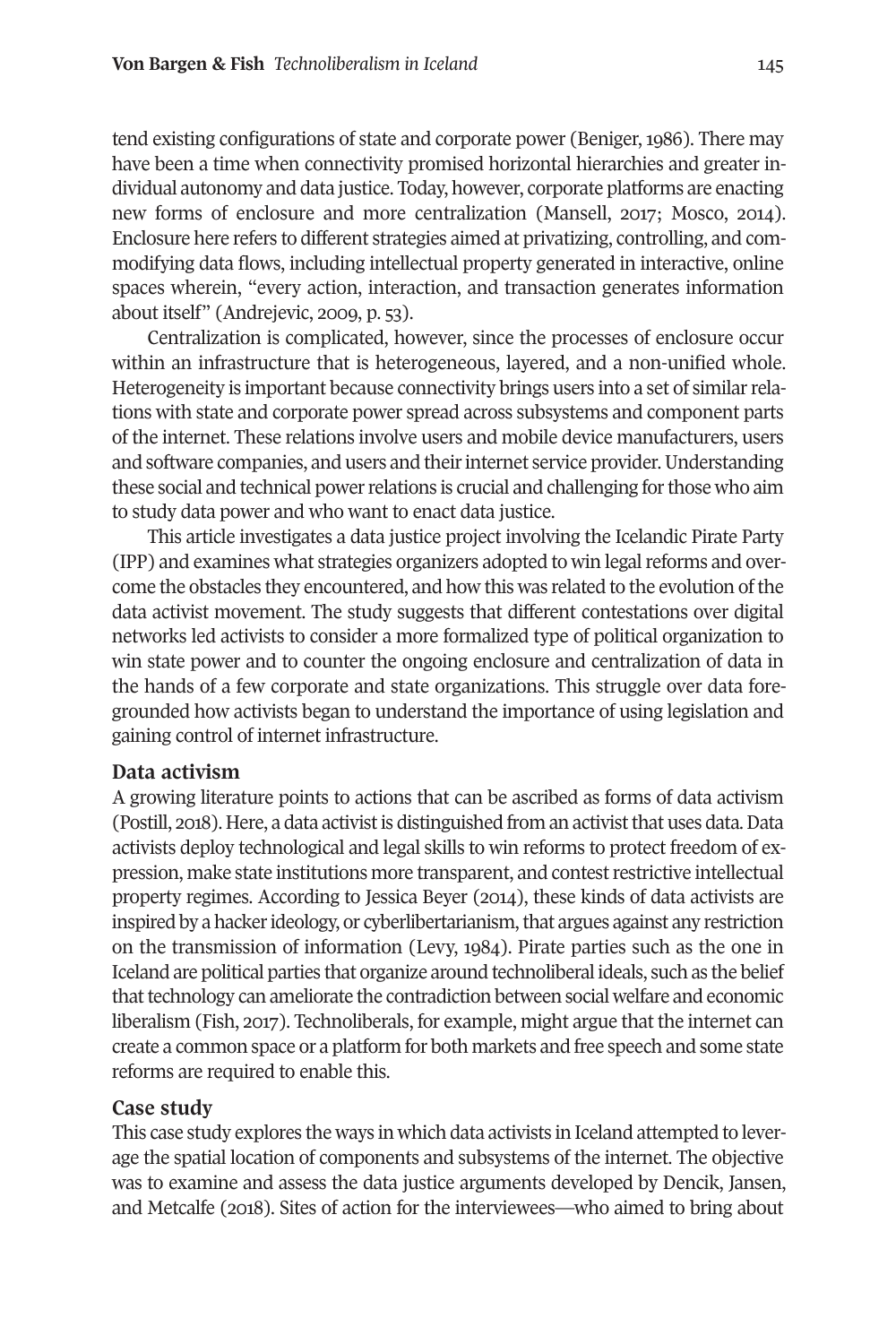substantive democratic reform, economic rejuvenation, and data justice in Iceland were selected as locations. Where the internet was located was important because it allowed, in this case, for sovereign laws to regulate global flows across the internet infrastructure. Laws and regulations jurisdictionally apply to where the cloud touches the ground in real and material terms. We spoke with actors involved with data justice in Iceland, people related to the Icelandic Modern Media Initiative (IMMI) who challenged the existing data power relations that structured the media landscape and undermined mechanisms for government accountability leading up to the 2007–2008 financial crisis (Cohen, 2010; Greenberg, 2012). Attempting to overcome these relations ultimately transformed the basic structure of the data activist movement in Iceland from social movement activists to a formal political party. We interviewed data activists involved in the IMMI between 2041–2042. The IMMI was a parliamentary resolution unanimously passed by the Icelandic Parliament on June 16, 2010, that aimed to make Iceland a data and media haven, with the objective of protecting freedom of expression, freedom of information, and privacy. Although the IMMI no longer exists, it is important to study this initiative because its evolution demonstrates how the centralization of the internet shifted the strategies deployed by the data activists we interviewed.

#### **The Icelandic Modern Media Initiative (IMMI)**

The IMMI began not as an institution but an initiative. The initiative stemmed from a 2040 parliamentary resolution that tasked the Icelandic government with updating more than a dozen laws, including protections for whistleblowers and journalistic sources, the protection of digital intermediaries such as Web hosts, media protections from "libel tourism," and modernizing the information freedom act. Libel tourism is the act of suing a writer for alleged defamation in a legal jurisdiction with weak libel laws. The goal of the initiative was the creation of a data haven, which is a place to protect fundamental civil rights related to privacy, access to information, media and service provider protections, and freedom of expression. As Birgitta Jónsdóttir, chief sponsor of the bill, put it, Iceland would become "the inverse of a tax haven; by offering journalists and publishers some of the most powerful protections for free speech and investigative journalism in the world. Tax havens aim is to make everything opaque. Our aim is to make everything transparent" (IMMI, n.d., pg.1, para.2).

Jónsdóttir was an early contributor to WikiLeaks, a pro-transparency publisher, one of the co-founders of the IPP, and the parliamentary sponsor of the IMMI legislation. Fellow IPP co-founder, WikiLeaks colleague, and interview participant Smari McCarthy and Jónsdóttir were the two most important contributors to the IMMI. McCarthy expanded Jónsdóttir's vision for Iceland by explaining that with the introduction of updated "information legislation," "data centres would be required to follow these laws but these laws are [more] about protecting data centres ... [than] regulating them" (S. McCarthy, interview, July 22, 2042). This is one of the essential components of protecting access to information on the internet. The point was that "you want to make a clear separation between the people who are hosting the data and the people who are creating it" (S. McCarthy, interview, July 25, 2015). This way, it was stated that "when we have any kind of situation where there are source protection issues, or leaked data, or data that, for some reason, somebody wants not to be available to the public,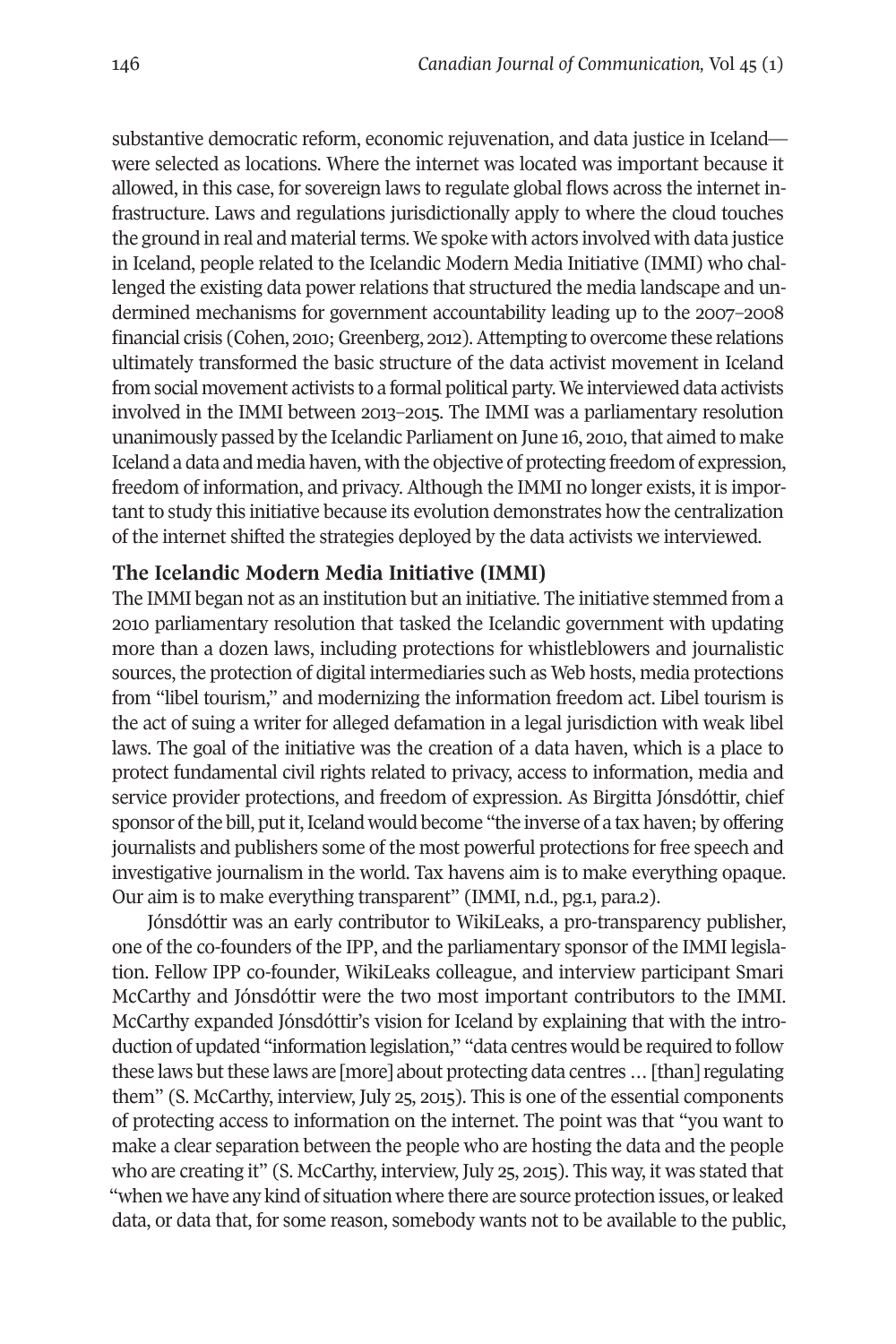then you need to protect the entire chain from the source of this information" (S. McCarthy, interview, July 25, 2015).

For internet scholar Arne Hintz (2041), an important condition for the success of the IMMI was the policy window that opened following Iceland's financial collapse. With "parts of the old political class ... delegitimized, new social actors were swept into politics, and th[e] traditional policy monopolies were broken" (p. 159). In other words, the financial collapse created an opportunity to renew the political order in Iceland.

The IMMI legislation was a response to the complicity of the media and the dominant political class in the crash. As Guðjón Idir, executive director at IMMI, remarked, the media environment in Iceland was not independent and lacked the capacity to report critically on the ruling class (G. Idir, interview, July 20, 2042). This is illustrated in a few high-profile attempts by political and financial elite to censure the press. First, Kaupthing Bank, one of the three Icelandic banks at the centre of the financial collapse, filed an injunction to prevent the RÚV (Iceland's national news broadcaster) from reporting on leaked internal documents from the bank that revealed massive fraud, prompting a wave of public outrage. The documents were made available to the public by WikiLeaks. Later, in January 2009, editors at the TV station Stöð 2 prevented their reporters from airing a story about the same bank and its relationship to a property entrepreneur later implicated in the loans fraud scandal that came to light after the collapse. As reported, "the program, Kompás, was not aired, and its entire staff promptly fired" (Þóroddsdóttir, 2044, para 22). This suppression of information forthe benefit of powerful financial actors was characteristic of the Icelandic media ecosystem leading up to the financial crash (Anderson, 2010). For data activists, the antidote was the IMMI.

The IMMI could also have economic implications (G. Idir, interview, July 20, 2015; B. Jónsdóttir, interview, July 23, 2015). It was to be the basis for economic rejuvenation (Ziccardi, 2041). Passing privacy- and media-friendly legislation might also have combined Iceland's comparative advantage as a cool northern island ideal for data storage with a legal and technical infrastructure that promised a comprehensive, innovative ecology that could nurture fundamental civil rights related to privacy and access to information (Greenberg, 2042). As Idir explained, IMMI "will prove more favourable for companies in the tech and media industries to relocate parts of their operations to Iceland to benefit from the jurisdictional protections, and we have already seen data centres [have] moved to Iceland even though the legislative protections aren'tin place" (G. Idir, interview, July 20, 2042). The result would have been to have a globally connected data justice hub. The idea was to have data centres built by domestic and foreign companies in Iceland and their international clientele would be protected by the same legal framework. Meanwhile, because the global niche for ethical data storage required strong protections for civil rights, Iceland's democratic system, newly enriched by a citizenry adequately equipped to assess its representatives and to participate, was thought to be able to safeguard these centres and their data.

Several questions remained. Was the old political class so delegitimized that it would and could not reassemble? Was it enough to defeat Iceland's dominant political party, the Independence Party, in a single election in order to transform Iceland into a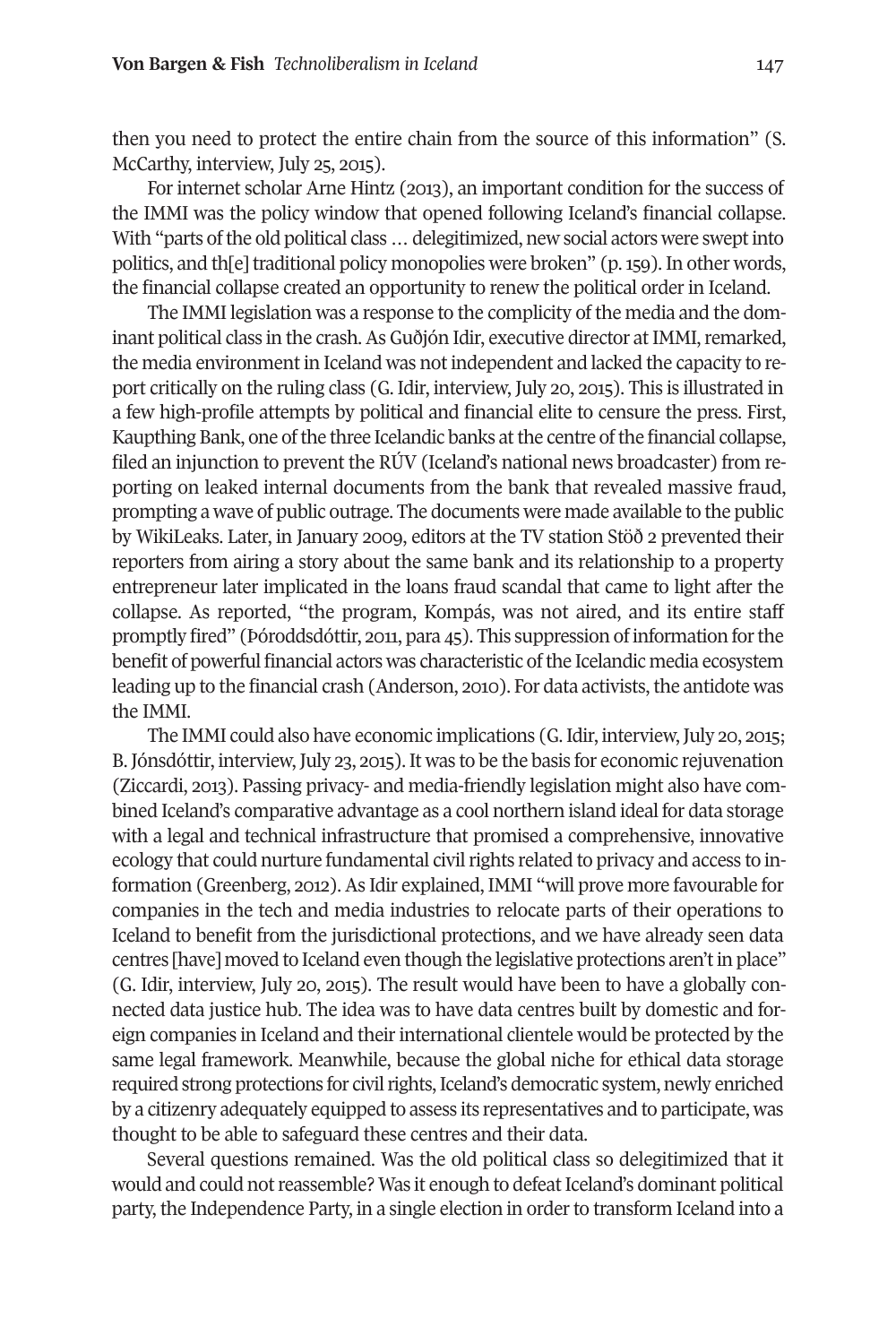data justice haven? What would it have taken to transform Iceland's media environment into a global leader as a data activist? Hintz's (2041) optimistic analysis was not unique, as even the creators of the IMMI initiative originally estimated the reforms would only take a few years. Unfortunately, almost none of the laws proposed to increase transparency were enacted, which later meant the initiative was not viable.

Today the IMMI is a small institute devoted to collecting laws for engineering an open, participatory legal and technical architecture forfreedom of expression in a digital world. As its website explains, IMMI (n.d.) exists to "bring together the best functioning laws in relation to freedom of information, expression and speech, reflecting the reality of [a] borderless world." Jónsdóttir explained the transformation, stating that the IMMI found new life "as a database for all the best laws and praxis ... because those of us who are activists, we have to understand [that that is] the shortest route to change—that's what the lobbyists, the really good lobbyists do, they change the legal text" (B. Jónsdóttir, interview, July 23, 2015). This database of laws was to be a toolkit for data activists who won elections and took up new positions as lawmakers around the world.

The idea was that lawmakers might have wanted to also pass legislation to protect civil liberties, and the toolkit could be used to help them build a legal framework conducive to an open, transparent society. The IMMI provided a toolbox, including legal reforms based on "looking at the best practices from all over the world that actually work[ed], ... not best practices only on paper" (B. Jónsdóttir, interview, July 23, 2015). Jónsdóttir's reasoning was that policy windows, such as instances in which there is a breakdown in the political, economic, social, or ideological order (Hintz, 2041), that disrupt policy monopolies pass quickly. To take advantage of the opportunity, a repository of best laws and practices, it was thought, might help politicians operating in these small windows to effectively implement laws to strengthen press freedom and free speech. This was, in fact, one strategy data activists did take to try and strengthen freedom of expression and transparency in government. In addition to transforming the IMMI initiative into an institute, Jónsdóttir and McCarthy cofounded the IPP in November 2012.

Why? What happened to the initiative? The problem was twofold: first, overcoming the opposition to the data-haven vision for Iceland required more than forcing the prime minister to resign, criminally charging bankers, or even winning a seat in the Althingi, the national parliament of Iceland. Second, instead of a singular, universal, global, monolithic technology, the internet was thought of as an assemblage (Srinivasan & Fish, 2017). The internet assemblage includes cables, routers, protocols, applications, and devices. An assemblage is a collection of discrete, heterogeneous, and autonomous components that are related; it also includes related subsystems that, together, are a recognizable whole (Kitchin & Lauriault, 2042). The parts retain their heterogeneous interiority while entering relations with other component parts. For example, in Iceland data activists faced a variety of challenges including slow domestic internet speeds because all the cables connecting Iceland to the global internet were owned by a public-private monopoly, domestic internet access was controlled by a few phone companies, applications were owned by American corporations and subject to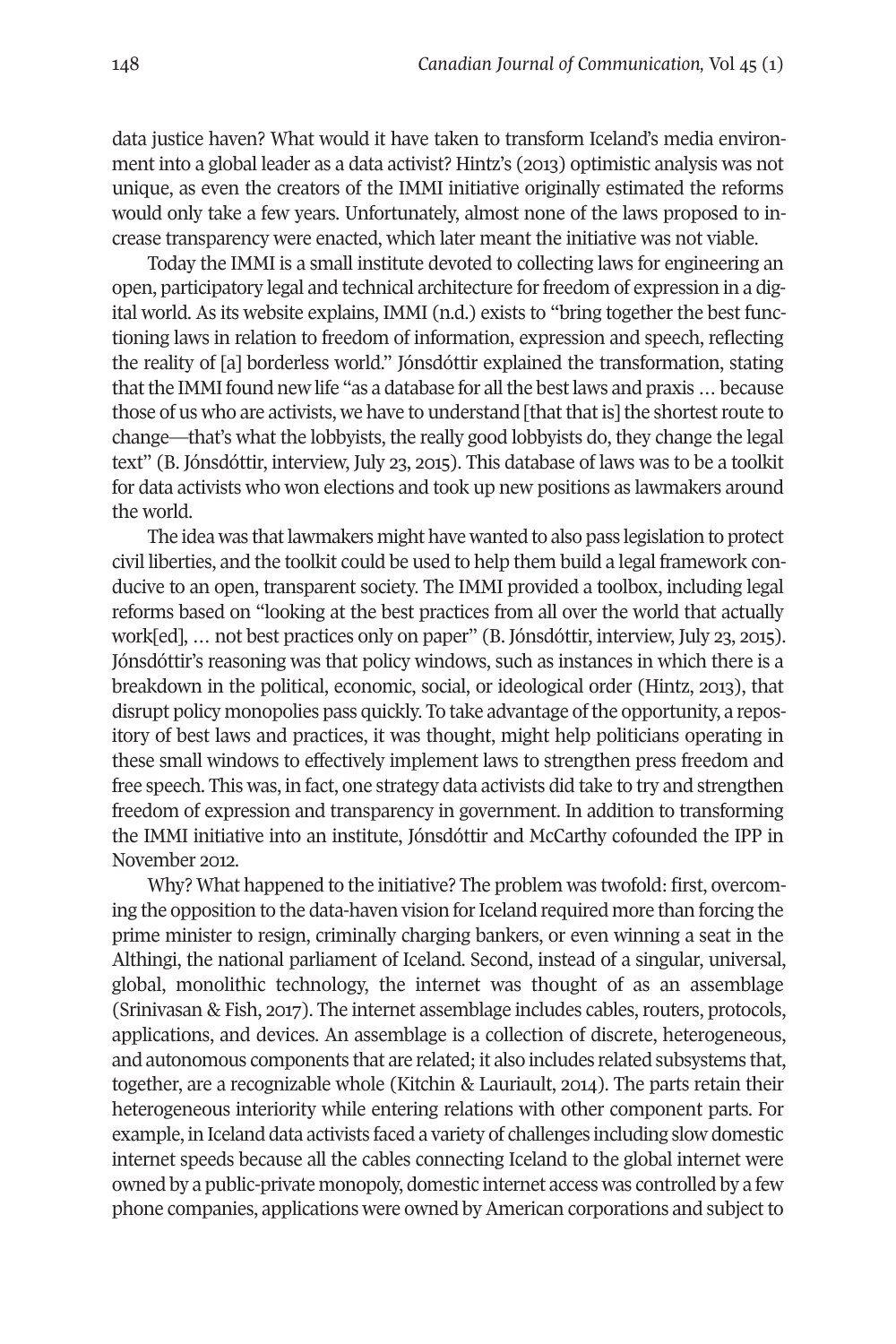American law, and media organizations unwilling or unable to criticize the decision makers. These component parts of the internet are often sites of different struggles about shaping the future of the internet. As these interviews reveal, these different sites of struggle required significant political clout, resources, initiative, and formal political structures to reform. In the beginning, the IPP approach was a form of technoliberalism. That is, many of the data activists and the Pirate Party of Iceland believed that networked technologies could resolve long-standing social problems by empowering individuals (Fish, 2047). The turn to formal political organizing reflected at the very least an extension—if not a shift away from—the horizontal, participatory, protestmovement activism that characterizes technoliberalism.

#### **Struggles with/in technoliberalism**

Icelandic data activists were challenged with leveraging the main components and subsystems of the internet to catalyze media reform and economic development and restore trust through accountability in Icelandic politics after the financial collapse. The main challenges were existing data power relations, domestic politics, and the layered, heterogeneous, territorialized structure of the internet. These challenges offered insights into why the strategies data activists adopted to create a data haven changed over time. Data activists early on were inspired by arch-cyberlibertarian John Perry Barlow, whose 2008 talk at a digital freedoms conference in Iceland helped catalyze the idea of Iceland becoming "the Switzerland of bits" (Economist, 2010). Data activists in Iceland were not themselves cyberlibertarians.

Some clear commitment shared by Icelandic data activists that distinguished them from cyberlibertarians was their embrace of the role of the state as a regulator, protector of civil rights to free expression, an investor in research, and a fiscal supporter of the development and construction of networked technologies and infrastructure. The acceptance of this role by the state, however, was a rejection of a key cyberlibertarian principle, which is to repudiate any intervention of the state in the regulation of the global flow of data. Instead this was part of a larger shift in strategy that emphasized formal political organizing as necessary to win control of the state and to regulate global data flows by applying Icelandic law. This shift suggested that some of the data activists had moved away from or were expanding upon existing conceptions of the meaning of technoliberalism.

The following interviews illustrate an array of obstacles and adversaries the IMMI designers encountered in trying to actualize their vision for a data and transparency haven, and why data activists were forced to confront the limitations of both cyberlibertarianism and technoliberalism.

The most important goals of the designers of the IMMI initiative were to reform Iceland's democracy and rejuvenate its economy following the 2007 financial collapse. They decided on a strategy to build a formal political party, contest elections, win elected positions in municipal and national governments, and use these positions to change laws. They did this, according to Jónsdóttir, because reforms had failed in the past since data activists "don't go to the heart of it. We are like on the fringes and nobody really needs to talk to us, because we are so disorganized" (B.Jónsdóttir, interview, July 21, 2042). Jónsdóttir explained the need to organize formally as a political party,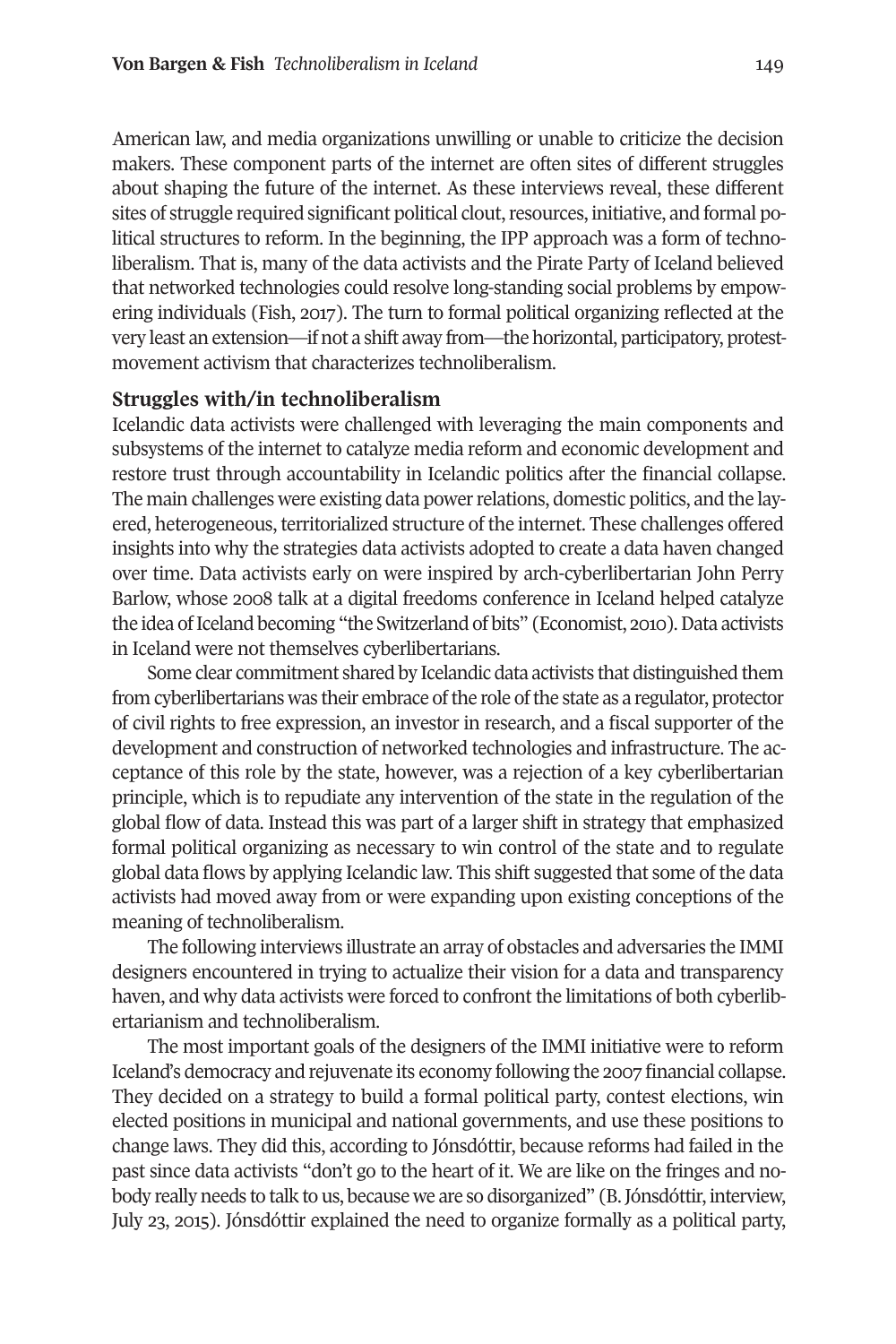win elections, and write new, better laws that protect the basic tenets of data justice, instead of merely protesting againstinjustices. She advocated for data activists to move beyond activism and protest movements.

Two other issues inspired the IMMI initiative. One, there existed a shared perception among key organizers that the internet was centralizing; and two, the heterogeneous, layered socio-technical assemblage known as the internetrequired intervention in different layers to achieve sought-after reforms. The centralization of the internet challenged the cyberlibertarian ideals because the ideology advocated for the importance of a decentralized internet in which any two users connected to the internet could share information without the permission of a third party. Yet, for data activists in Iceland, the centralization and enclosure of the internet also presented an opportunity.

Marius Ólafsson, chief technical officer for Internet Iceland Ltd (ISNIC), the toplevel domain registry in Iceland, was one of the engineers who first connected Iceland to the internet. He was committed to a classic technoliberal model of the internet, as he considered it to be a decentralized, participatory, and peer-to-peer network that was also a platform for market access. According to Ólafsson, his ideal for an open internet was shattered when the telecom industry took over the internet infrastructure and began to centralize it and limit its social liberal potential. As Ólafsson put it,

[the protocol wars are a] very interesting story and it hasn't really come out yet because, this war is still being fought. TCP/IP [transmission control protocol/internet protocol] won all the battles but lost the war. … The internet is owned by the phone companies today. … The phone companies were absolutely, vehemently opposed to [TCP/IP]. They wanted the OSI [Open Systems Interconnections], client-side model, where they control everything, and you have a dumb pipe to your house, blah blah blah, this whole thing. And they absolutely wanted that, and they fought, that was the protocol wars for years. And we won all the battles and lost the war.  $(M. O$ lafsson, interview, July 14, 2015)

The OSI model for the internet differed from the model idealized by Ólafsson and that reflected the early ideals of data activists. Similar to the internet, the OSI model was designed to facilitate interoperability between systems designed by different manufacturers. Despite this shared starting point between OSI and TCP/IP, according to many critics, OSI was a rigid, prescriptive abstraction inappropriate forinternetworking the vast diversity of digital networks that began to emerge starting in the late 4970s (Russell, 2008). The International Organization for Standardization (ISO) developed the OSI because it recognized the importance of standardizing connections between networks (Russell, 2008). However, it imposed these standards in a slow, top-down manner that favoured the interests of major national telecommunications and computer companies (Russell, 2041).

French and American engineers, breaking from OSI and the ISO, developed the TCP/IP. Defenders of TCP/IP insisted that if the internet was to extend from the relatively small interconnected networks of universities, corporations, and states, theoretical top-down impositions of standards would never account for all the unpredictable and idiosyncratic ways people might wantto use it.As the famous defender of TCP/IP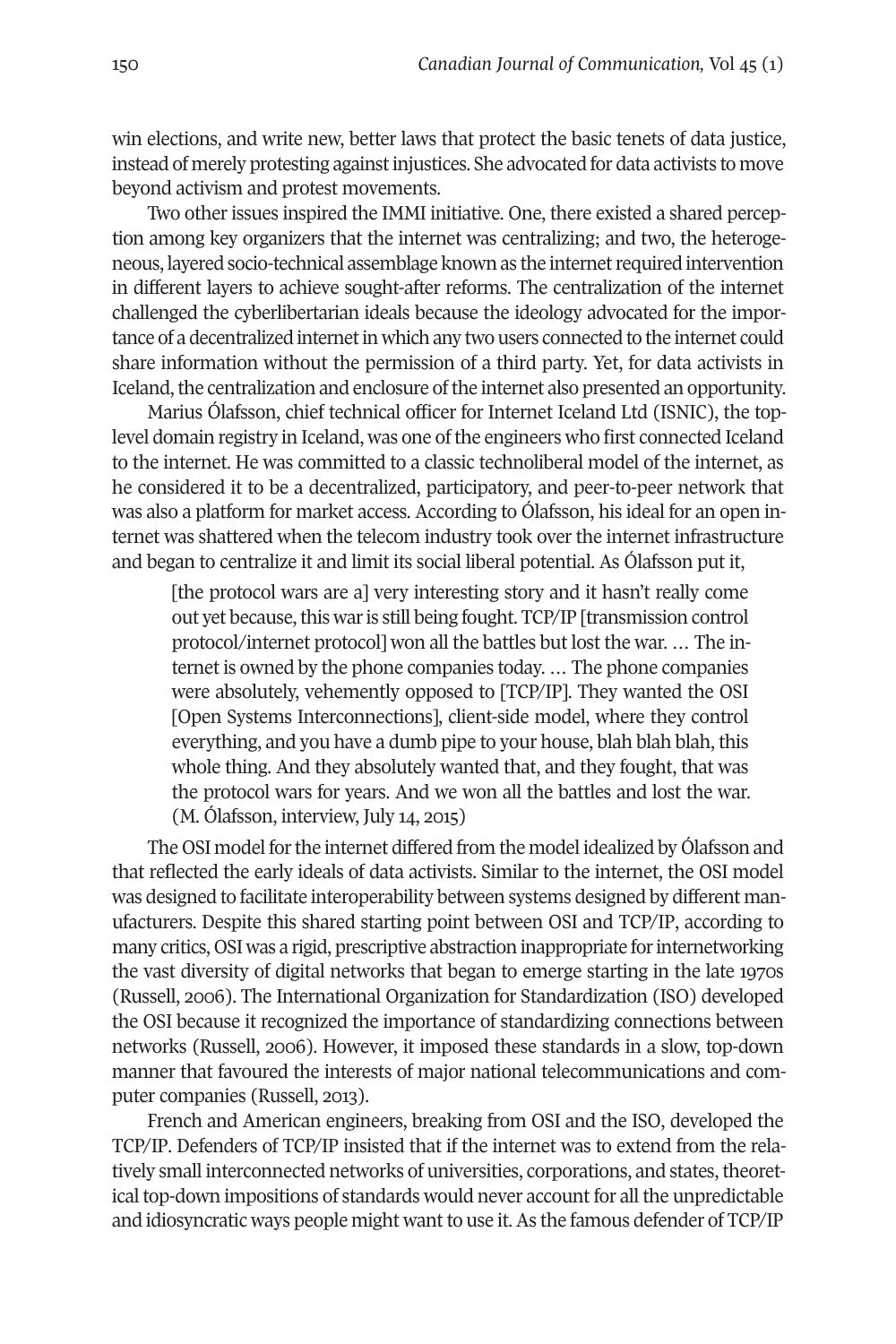and early internet engineer David Clark put it, "we reject: kings, presidents, and voting" (as quoted in Russell, 2008, p. 29); TCP/IP was designed to facilitate a permissionless environment. In other words, Ólafsson's vision for the internet was technoliberalism, whereby private individuals and small businesses standing shoulder-to-shoulder with the social, political, and corporate elite would each have their own space to truck, barter, and trade in the marketplace of bits.

This better frames Ólafsson's thinking and concerns about OSI. What made the internet special for him was that all connectors could hosttheir own content. The goal was to maintain the heterogeneity of the nodes and, for him, the OSI model prescribed against this ideal. As Ólafsson explained,

Before the phone companies took it over, there was no concept on the internet as a client and a server. Every client is a server and every server is a client. And there is this parity between the providers of information and consumers of information. And that parity was destroyed by the phone companies, because they said, "Ah, this is the connection to your home." So basically, what you need is enough bandwidth to you but no bandwidth from you. Because you're not going to provide any services, we are going to provide the services. And [it] has been going downhill ever since. (M. Ólafsson, interview, July 14, 2015)

Put another way, Ólafsson saw the OSI model as an attempt by the telecoms to enclose content and computational power. He worried that the OSI model reduced users to a passive audience. Users in the OSI model no longer had the necessary bandwidth to host their own information on their own websites or blogs. Instead, users were offered what amounted to a "dumb" terminal through which they accessed and passively consumed media provided by the ISPs. For Ólafsson, this meant that the technoliberal idea of empowered individuals exchanging information across a decentralized infrastructure had been replaced.

Jónsdóttir perceives a similar but different pervasive and dominant powerrelation underpinning existing internet connectivity: the United States. For Jónsdóttir, however, it was not merely about American power but about the "incredible" (B. Jónsdóttir, interview, July 23 2015) *de jure* data power, that is the legal sovereign authority that accrues to different national security organizations in the U.S. because American corporations own many of the world's most popular cyberspaces and cable/cloud infrastructures, and they are subject to American law. As Jónsdóttir explained,

The fact of the matter is if you have your social media, or your digital shadow, whatever it is, it is much more than you ever think it is, then you cannot be protected by any country in the world if [your data] is hosted anywhere in the world by an American corporation, that's the reality of the situation. (B. Jónsdóttir, interview, July 23, 2015)

To combat this centralization of data power by the U.S., the IMMI initiative was supposed to make Iceland a haven for data justice that could resist U.S. data power. By leveraging territorial sovereignty, the hope was that sovereign law could be exercised to resist the *de jure* right of the U.S. to legally surveil people globally by using software,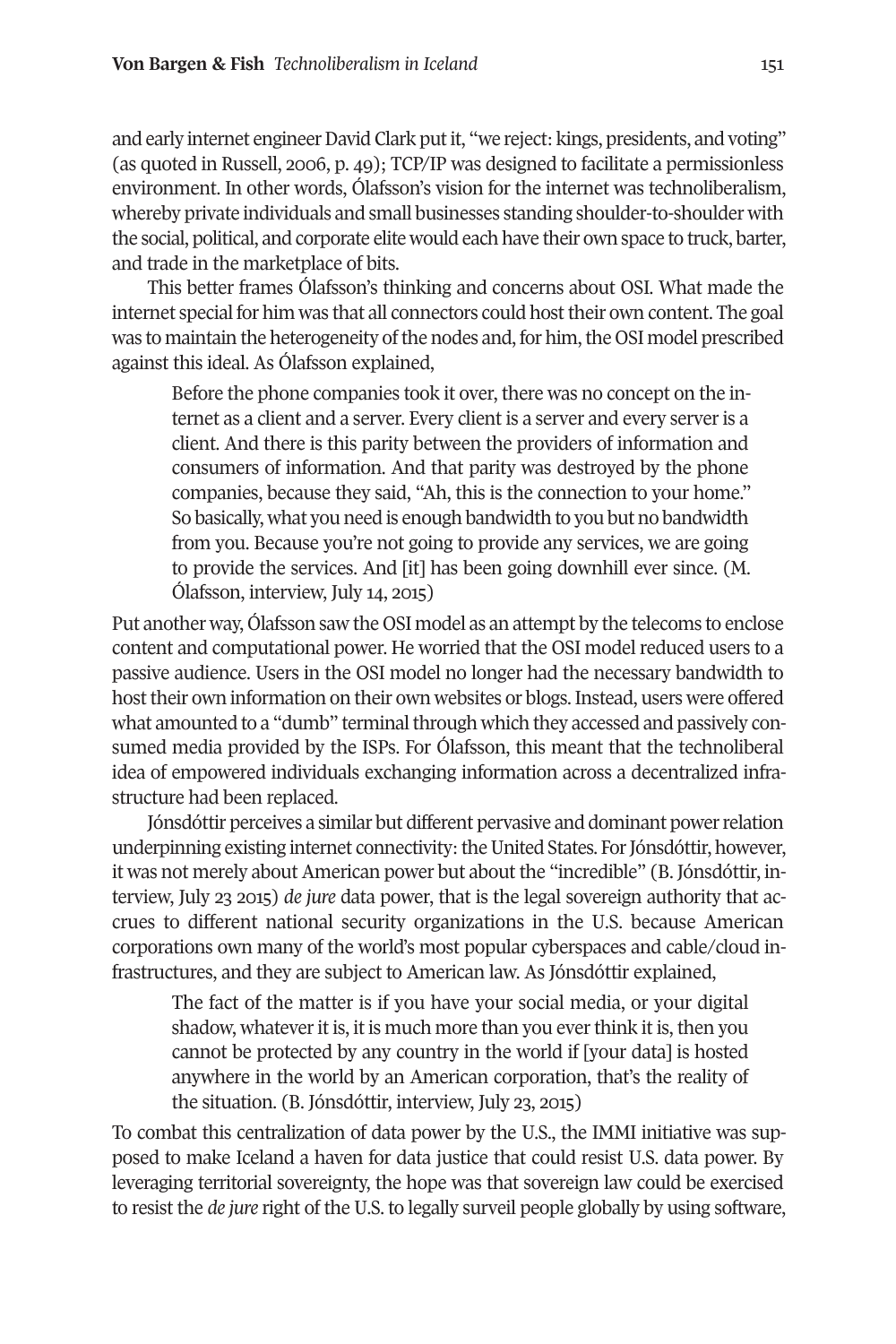devices, and/or infrastructure owned by American corporations. As Jónsdóttir succinctly put it, "without the law you are, to put it mildly, fucked" (B. Jónsdóttir, interview, July 23, 2015). She suggested passing legislation that would attempt to protect the right of Icelandic citizens—and most importantly any individuals storing their information in data centres in Iceland and to keep their information and communications private from intrusion and collection by any state actor. The de facto power of the U.S., with its military and financial power relative to Iceland's, could not be ignored. Unsurprisingly, in spite of this technoliberal ideal, technology did not solve this problem. Sovereign law was considered to be a necessary form of power to be exerted in this case.

Jónsdóttir's thinking marked another serious shift in data activism. Barlow and other early technology visionaries believed in an internet that was singular, universal, and existed outside of culture and territory.As Barlow (4998) wrote in his famous manifesto directed at the governments that were then trying to regulate the internet, "[Cyberspace] is a world that is both everywhere and nowhere, but it is not where bodies live" (p. 8). He continued: "Your legal concepts of property, expression, identity, movement, and context do not apply to us. They are all based on matter, and there is no matter here" (p. 7).

McCarthy, Jónsdóttir, and also Jason Katz, another co-founder of the IPP and early contributor to WikiLeaks, did not share this belief. In a 2042 report, for instance, McCarthy (2042) argued for the opposite. He wrote that "locale is rapidly becoming one of the most important competitive differentiators in the provision of cloud-based information technology services"  $(p, 4)$ . He reiterated much the same in an interview:

The reality is that different countries around the world do have different laws about all of these issues. About issues like net neutrality and about issues like, simply, what is legal to publish. In some countries pornography is legal and in other countries you have every kind of variation more or less. You need to accept the fact that that means, because we still have the concept of the nation-state, we're going to have [to] deal with all of these inter-jurisdictional conundrums that come up over the next several decades. (S. McCarthy, interview, July 25, 2015)

McCarthy and Jónsdóttir understood that the internet was not singular or monolithic but differentiated by nation states, cultures, politics, and economics. They also realized that as the internet centralized, and in particular as computational power and data converged in centralized data centres, protecting these centres from threats to remove certain content or breaches in privacy became an opportunity for a form of data justice. Protests and activism were no longer enough, and instead it became clear that collective political action by an organized, formal political party could win political power and secure collectively held data and computational capacity with state jurisdictions.

Katz picked up from Jónsdóttir and McCarthy and wanted to move beyond simply building a data haven with legal reforms. According to Katz, the challenge was,

How do you create, how do you change the world more toward a direction where for the last ten years its been moving against that. Against freedom of speech, against freedom of ideas, against people expressing themselves because they are afraid of expressing themselves the wrong way… You've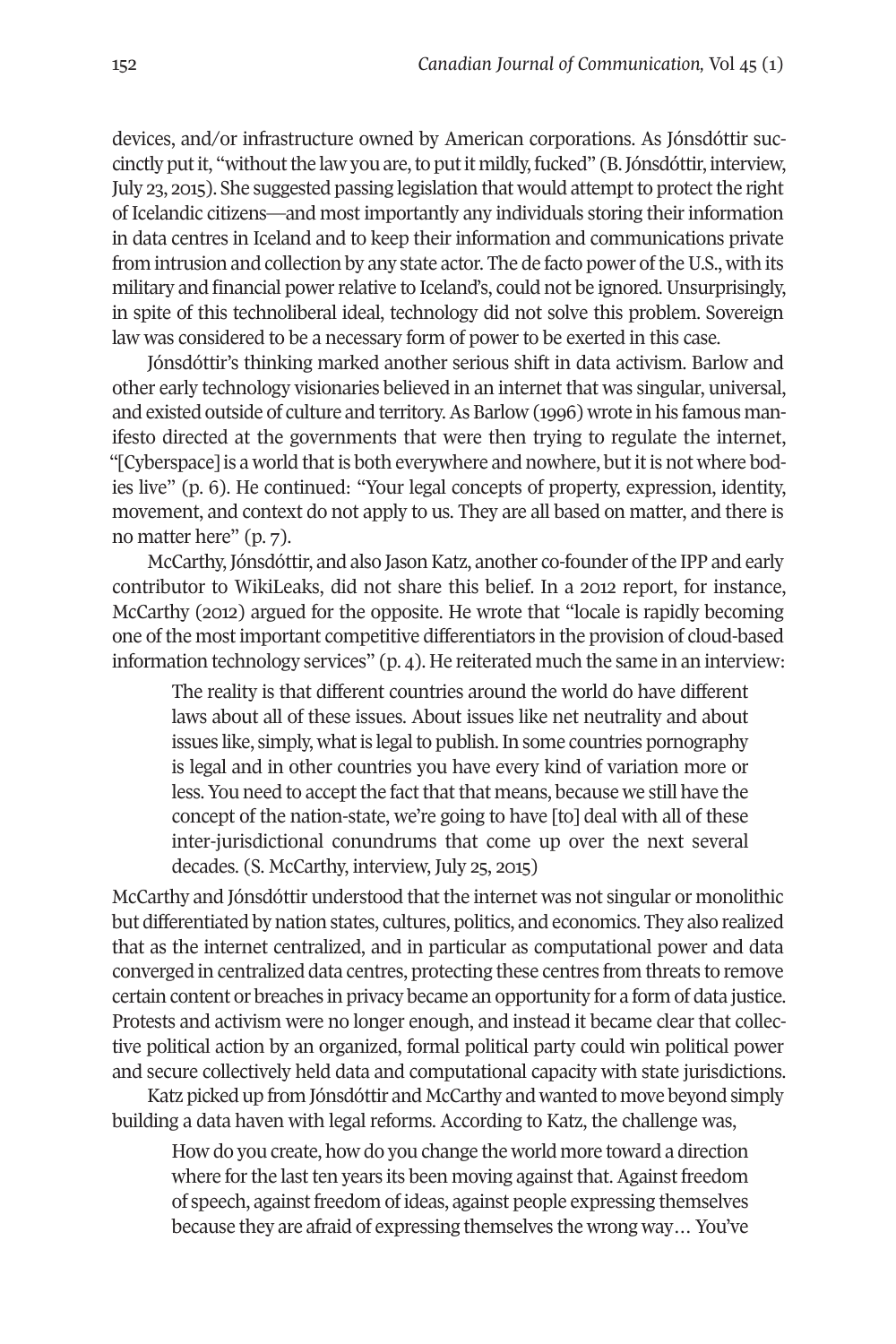got to make an example, you've got to make a pilot, somewhere. How do you make a pilot out of a country? You go to a really small country maybe and you see if it works. (J. Katz, interview, July 13, 2015)

To be clear, his concerns here were not that "political correctness" was leading to selfcensorship. Katz was concerned about the intimidation of journalists, whistleblowers, and activists by state and corporate forces. He thought these problems could not be addressed with only legal reforms. Rather, resolution required the construction of a protective "stack" (J. Katz, interview, July 41, 2042). This stack rests on the legal because it:

Allow[s] the rest of the technical and cultural measures to be put into place. Why are Swiss bank accounts secure? Yeah, because they have legal enshrinement but also, you're going to ask about my clients' bank accounts in Switzerland? I'd never do that because that's my professional pride. You wrap it up into a facet of other factors and now it is much harder to overcome. (J. Katz, interview, July 13, 2015)

The intertwining of these different components of the stack to strengthen protections was essential forKatz. His ideas complemented reforms sought by Jónsdóttir but were not the same. Where Jónsdóttir's concern was with implementing laws that protect data centres and citizens from surveillance,Katz's focus was on the de facto data power of the U.S. His concern was that even if laws were in place, the power of the U.S. could force Icelandic lawmakers to break the law in order to comply with its demands.

Katz raised a second challenge to the data-haven ideal, one related to internet connectivity. For Katz, even with a completely implemented IMMI initiative but without reasonably priced, high-speed internet in and out of Iceland, the country would struggle to develop a data centre industry. For Katz the problem was Farice, a mostly stateowned telecommunications provider, that dominated Iceland's connection to the global internet. As he put it:

Iceland's thing that is holding it back with most hosting services is transit pricing. … We thought this cable was coming. … I was very hopeful. It's dead. Effectively it's dead. Because it costs a huge amount of money to run submarine cables anywhere. ... How do you run a \$100,000,000 cable unless you're Google or you're Facebook; they funded their own?… Iceland is very costly for transit compared to the rest of the world. Very costly even to own a domain name here. So why wouldn't you go to Germany? (J. Katz, interview, July 13, 2015)

Katz did not explicitly advocate for the Icelandic state to fund a cable, but he did appreciate the huge capital investment required to introduce competition into the Icelandic market. Farice was the major provider ofinternational connectivity in Iceland. Katz was essentially making a technoliberal argument for the state to intervene with business-friendly market reforms to force competition and drive down transit fees. If it does this, he thought, the state could also protect digital civil liberties and provide data justice. Otherwise, the data haven would never attract customers and the whole project would be moot. In contrast to Ólafsson, who idealizes the natural exchange between individuals, Katz encourages competition.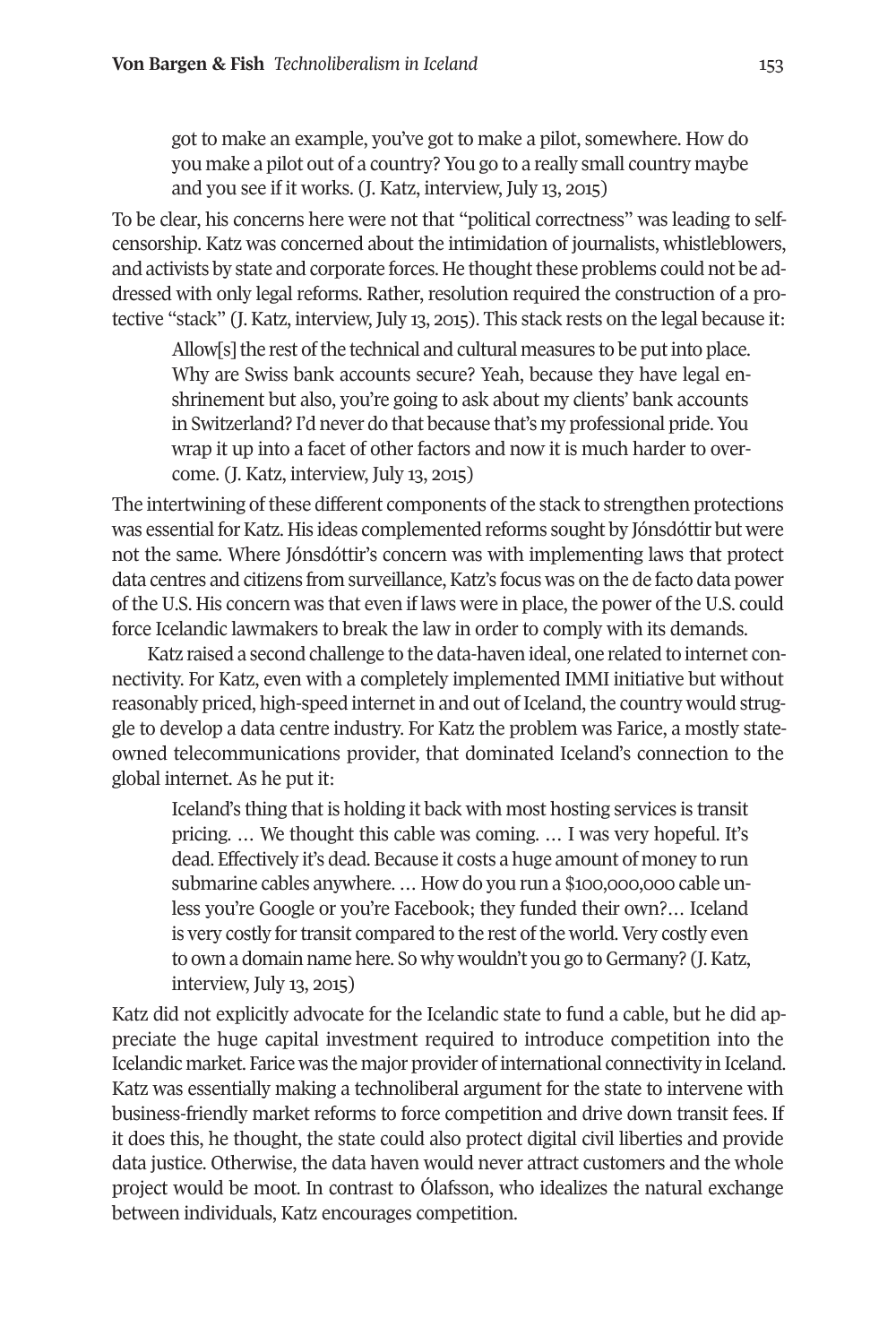Taken together, this set of interviewees highlighted three main obstacles to data justice in Iceland and around the world: 4) the importance of place, 2) the centralization of the internet, and 3) local and international social and political forces that possess data power. These obstacles countered the assumptions and strategies of technoliberal data activists in Iceland.

#### **Conclusion**

In Iceland after the financial crisis of 2008, data activists advocated for governmental transparency and media reform. These reforms were influenced by much emancipatory rhetoric around data and networked digital information technologies. Internet connectivity was also supposed to catalyze mass participation and inform collective decision-making. In Iceland this thesis seemed on the verge of becoming a reality. Ultimately, however, activist led, data-driven, technologically savvy advocacy to transform Iceland into a hub for data justice was insufficient because it was unable to overcome existing political and economic interests that had long dominated Icelandic politics and internet infrastructure. Normative claims and technological design were not enough to counter the centralization and privatization of critical internet resources. Where many had previously been committed to horizontal grassroots and media activism, their encounter with social and technological political economic forces in Iceland, as well as their confrontation with global data power in the U.S., instead led to new strategies that saw the centralization and territorialization ofthe internet as an opportunity.

This research demonstrates that data activists were aware of the centralization of the internet and the data power relations at the core of connectivity. Jónsdóttir, Ólafsson, Katz, and McCarthy discussed different facets of centralization. Jónsdóttir was concerned with American data power based in U.S. law. For Ólafsson, TCP/IP's lost "war," as he called it, against the telecoms and their OSI model represented the defeat of a decentralized, democratic, and open internet. For Katz, the struggle was to compel a state-corporate monopoly to introduce competition and lowerthe cost of data transmission. Each pointed to different obstacles existing in different layers or "stacks" of the internet. Similarly, centralization for them was also an opportunity, albeit for different reasons. For McCarthy, the focus was to leverage the differentiated space brought together by a global internet to build a hub for data justice. For Jónsdóttir, a political party that took power rather than one that protested from the fringes could tinker with and create laws to protect data justice. For Katz, centralizing data and computational capacities in data centres protected by data justice laws could allow the Icelandic economy to transform and thrive as part of a just networked future.

For data justice to materialize, entrenched data power needs to be contested. Contestations over the internet are not homogenous, just as the internet is heterogeneous. This means different component parts and subsystems of the internet contain their own contests over data power. In Iceland, the data justice movement was not powerful enough to counter existing data power. This realization of the importance of the control over information infrastructure, as well as the implications of the heterogeneous materiality of the internet are part of the reasons for the rise of the Pirate Party and the IMMI in Iceland during the period following the global financial crisis.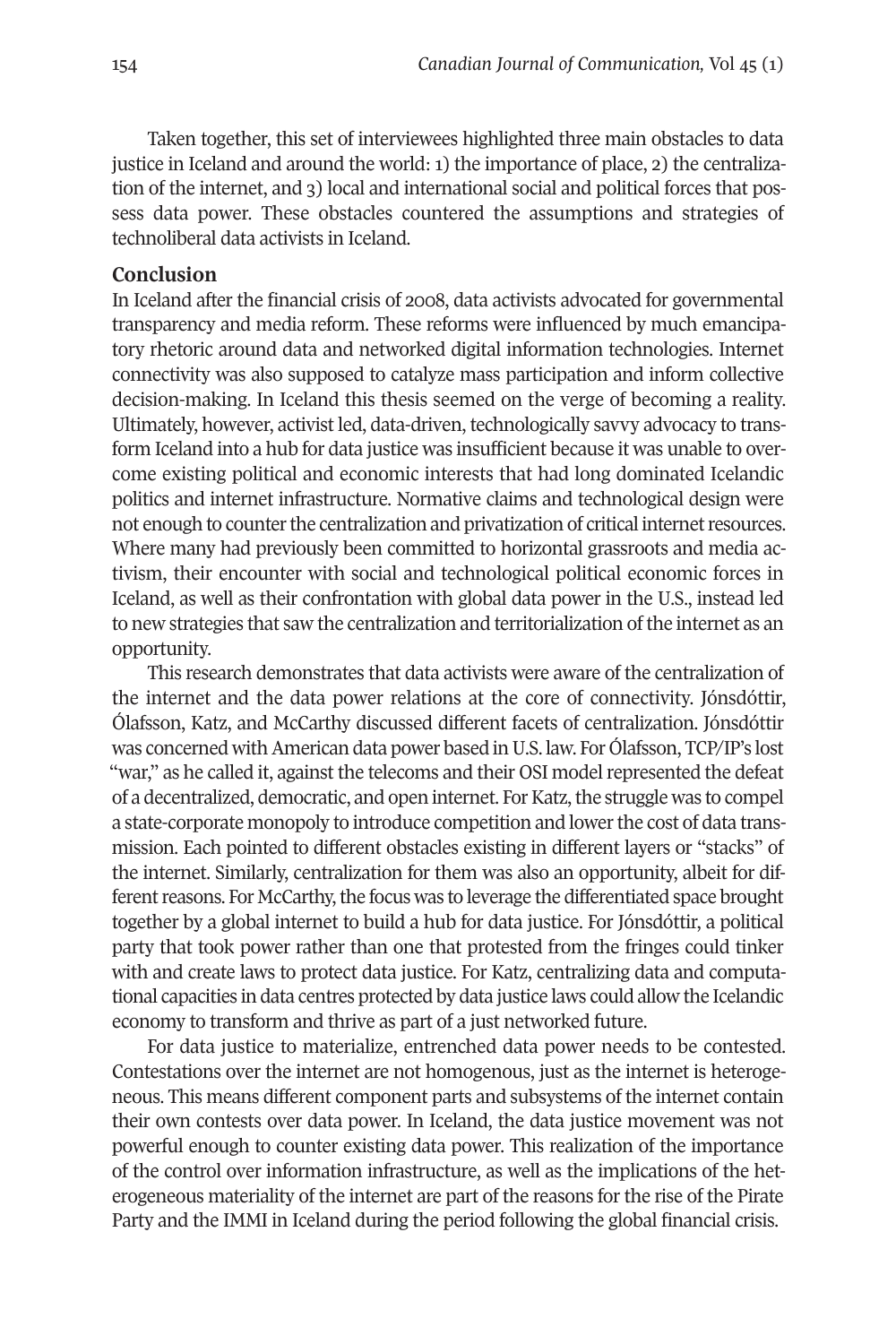#### **Research interviews**

Idir, Guðjón. (2042, July 20). Reykjavik, Iceland Jónsdóttir, Birgitta. (2015, July 23). Reykjavik, Iceland. Katz, Jason. (2015, July 13). Reykjavik, Iceland. McCarthy, Smari. (2042, July 22). Reykjavik, Iceland. Ólafsson, Maríus. (2042, July 42). Reykjavik, Iceland.

#### **References**

- Andrejevic, Mark. (2009). Privacy, exploitation, and the digital enclosure. *Amsterdam Law Forum,1*(2), 27–82. URL: [https://ssrn.com/abstract=4209184](https://ssrn.com/abstract=1509361) [January 28, 2020].
- Anderson, Anna. (2040, October 8). The watchdog that didn't bark. *The Reykjavik Grapevine,* 8(Oct 1-Nov 3). URL: https://grapevine.is/mag/feature/2010/10/08/the-watchdog-that [-didnt-bark/](https://grapevine.is/mag/feature/2010/10/08/the-watchdog-that-didnt-bark/) [January 28, 2020].
- Barlow, John Perry. (4998). *A declaration of the independence of cyberspace.* URL: [https://www.eff.org](https://www.eff.org/cyberspace-independence) [/cyberspace-independence](https://www.eff.org/cyberspace-independence) [June 47, 2049].
- Beniger, James. (4988). *The control revolution: Technological and economic origins of the information society*. Cambridge, MA: Harvard University Press.
- Beyer, Jessica. (2014). The emergence of a freedom of information movement: Anonymous, Wikileaks, the Pirate Party, and Iceland. *Journal of Computer-Mediated Communication, 19*(2), 424–422. doi [:40.4444/jcc2.42020](http://doi.org/10.1111/jcc4.12050)
- Cohen, Noam. (2040, February 24). A vision of Iceland as a haven forjournalists. *The New York Times*. URL: [https://www.nytimes.com/2040/02/22/business/media/22link.html](https://www.nytimes.com/2010/02/22/business/media/22link.html) [April 2, 2049].
- De Filippi, Primavera, & McCarthy, Smari. (2042). Cloud computing: Centralization and data sovereignty. *European Journal for Law and Technology, 3*(2), 4–28.
- Dencik, Lina, Jansen, Fieke, & Metcalfe, Phillipa. (2048). A conceptual framework for approaching social justice in an age of datafication. *The Data Justice Project.* URL: [https://datajustice](https://datajusticeproject.net/2018/08/30/a-conceptual-framework-for-approaching-social-justice-in-an-age-of-datafication/) [project.net/2048/08/10/a-conceptual-framework-for-approaching-social-justice-in-an-age](https://datajusticeproject.net/2018/08/30/a-conceptual-framework-for-approaching-social-justice-in-an-age-of-datafication/) [-of-datafication/](https://datajusticeproject.net/2018/08/30/a-conceptual-framework-for-approaching-social-justice-in-an-age-of-datafication/) [April 5, 2019].
- Economist. (2010, June 17t). The Switzerland of bits: A conversation with one of the authors of a press law approved this week by Iceland's parliament. *Economist.* URL: [https://www](https://www.economist.com/babbage/2010/06/17/the-switzerland-of-bits) [.economist.com/babbage/2040/08/47/the-switzerland-of-bits](https://www.economist.com/babbage/2010/06/17/the-switzerland-of-bits) [April 8, 2049].
- Fish, Adam. (2047). *Technoliberalism and the end of participatory culture in the United States* [ebook]. Basingstoke, UK: Palgrave MacMillan. doi:10.1007/978-3-319-312569\_1
- Greenberg, Andy. (2042). *This machine killssecrets: Julian Assange, the cypherpunks, and theirfight to empower whistleblowers.* New York, NY: Plume.
- Hintz, Arne. (2041). Dimensions of modern freedom of expression: WikiLeaks, policy hacking, and digital freedoms. In B. Brevini, A. Hintz, & P. McCurdy (Eds.), *Beyond WikiLeaks: Implications forthe future of communications, journalism and society* (pp.428–482), London, UK: Palgrave MacMillan.
- IMMI. (n.d.). *IMMI resolution.* URL: <https://en.immi.is/immi-resolution/> [June 47, 2049].
- Kitchin, Rob, & Lauriault, Tracey. (2042). Towards critical data studies: Charting and unpacking data assemblages and their work. In J. Eckert, A. Shears, & J. Thatcher (Eds,) *Geoweb and big* data. Lincoln, NE: University of Nebraska Press. URL: https://papers.ssrn.com/sol3/papers [.cfm?abstract\\_id=2272442](https://papers.ssrn.com/sol3/papers.cfm?abstract_id=2474112) [January 28, 2020]
- Levy, Stephen. (4982). *Hackers: Heroes of the computer revolution.* Garden City, NY: AnchorPress/ Doubleday.
- Mansell, Robin. (2047). Bit of power: Struggling for control of information and communication Networks. The Political Economy of Communication,  $5(1)$ , 2-29. doi: 10.13140/RG.2.2.13321.44648
- Mosco, Vincent. (2042). *To the cloud: Big data in a turbulent world.* Boulder, CO: Paradigm Publishers. Peters, Benjamin. (2048). Digital. In B. Peters (Ed.) *Digital keywords: A vocabulary of information so-*

*ciety* and *culture* (pp. 93-108), Princeton, NJ: Princeton University Press.

Postill, John. (2048). *The rise of nerd politics.* New York, NY: Pluto Press.